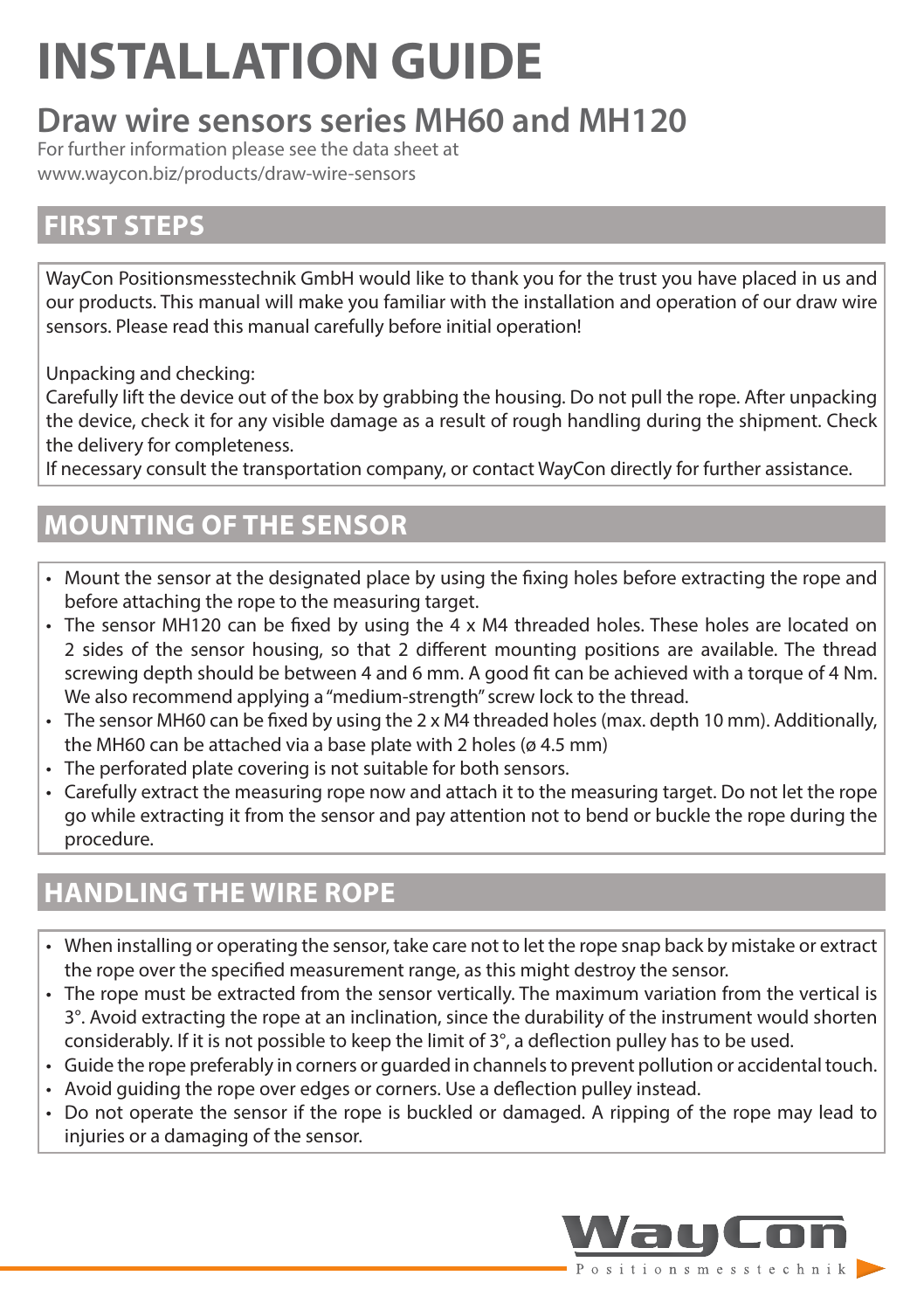# **ELECTRICAL CONNECTION ANALOG OUTPUTS**

| Single output signal                |                                      |              |                                  |          |                          |
|-------------------------------------|--------------------------------------|--------------|----------------------------------|----------|--------------------------|
| <b>Cable output</b><br>cable colour | <b>Connector output</b><br>M12, male | 1 k $\Omega$ | 010V                             | $420$ mA | 05V, 010V<br>(teachable) |
| <b>BN</b>                           | Pin 1                                | $+V$         | $+V$                             | $+V$     | $+V$                     |
| <b>WH</b>                           | Pin 2                                | Cursor       | Signal                           | n. c.    | Signal                   |
| <b>BU</b>                           | Pin <sub>3</sub>                     | <b>GND</b>   | <b>GND</b>                       | Signal   | <b>GND</b>               |
| <b>BK</b>                           | Pin 4                                | n.c.         | $\mathsf{GND}_{\mathsf{Signan}}$ | n. c.    | MFL <sup>*</sup>         |



\* Multi-functional line

#### **Redundant output signal**

| <b>Cable output</b><br>cable colour | <b>Connector output</b><br>M12, male | 1 $k\Omega$         | 010V                     | $420$ mA |          |
|-------------------------------------|--------------------------------------|---------------------|--------------------------|----------|----------|
| <b>WH</b>                           | Pin 1                                | $+V$                | $+V,$                    | $+V$     |          |
| <b>BN</b>                           | Pin <sub>2</sub>                     | Cursor,             | Signal,                  | n. c.    |          |
| GN                                  | Pin <sub>3</sub>                     | GND,                | GND,                     | Signal,  | 8<br>30  |
| <b>YE</b>                           | Pin <sub>4</sub>                     | n. c.               | $GND_{Signal, 1}$        | n. c.    | 66<br>40 |
| GY                                  | Pin 5                                | $+V,$               | $+V,$                    | $+V,$    |          |
| <b>PK</b>                           | Pin 6                                | Cursor <sub>2</sub> | Signal,                  | n. c.    |          |
| <b>BU</b>                           | Pin 7                                | GND <sub>2</sub>    | GND <sub>2</sub>         | Signal,  |          |
| <b>RD</b>                           | Pin <sub>8</sub>                     | n. c.               | GND <sub>Signal, 2</sub> | n. c.    |          |

#### **Cable specifications**

|                | cable, 4 poles                                                  | cable, 8 poles       |  |
|----------------|-----------------------------------------------------------------|----------------------|--|
| Cable type     | TPE, flexible                                                   |                      |  |
| Cable diameter | $\varnothing$ 4.5 mm                                            | $\varnothing$ 6.6 mm |  |
| Wire           | $0.14 \text{ mm}^2$                                             | $0.25 \text{ mm}^2$  |  |
| Temperature    | fixed installation: -30+85 °C, flexible installation: -20+85 °C |                      |  |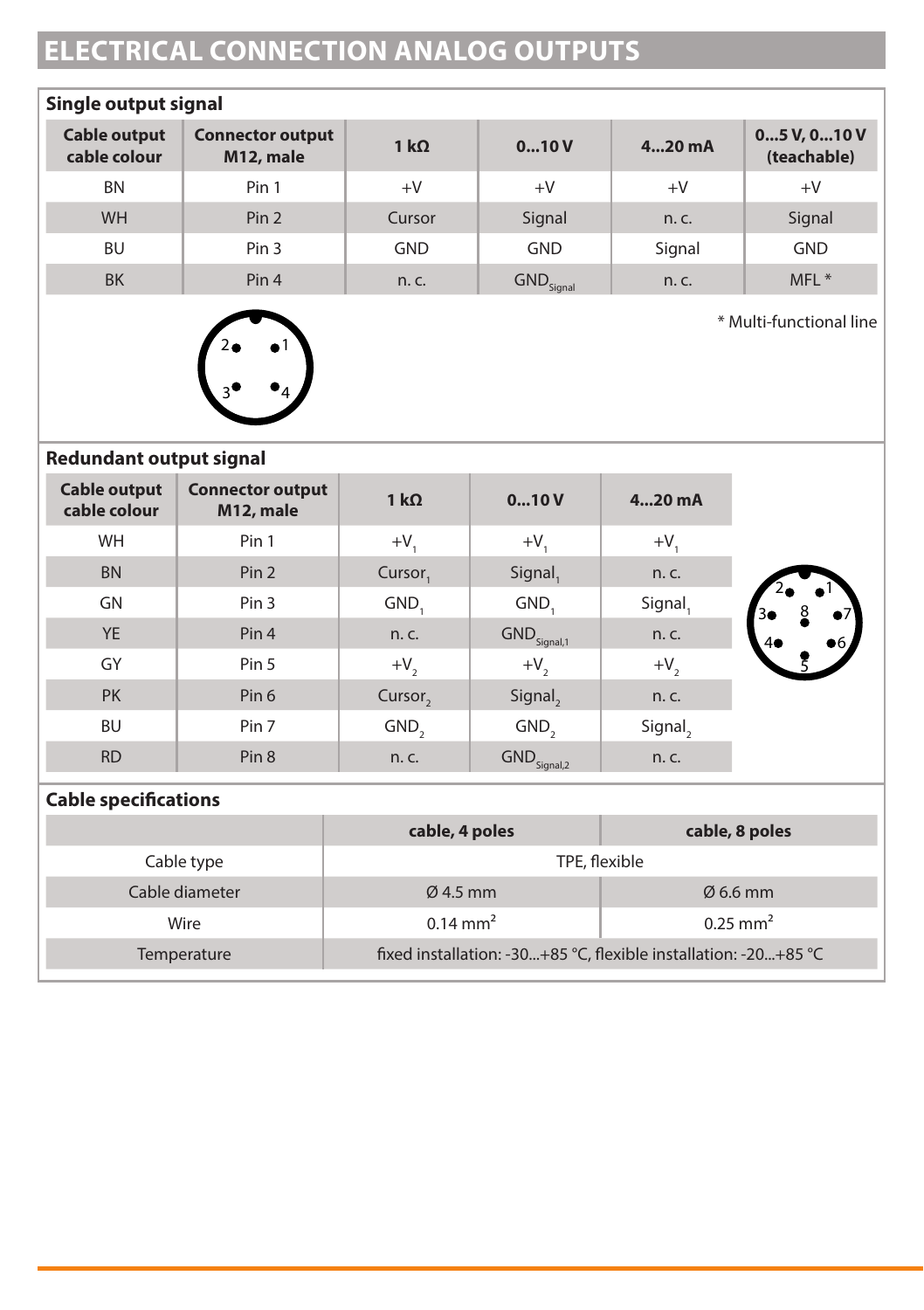# **ACCESSORIES CABLE ANALOG OUTPUTS**

### **Single output signal**

| Cable with mating connector M12 (female), 4 poles |                                   |     | Pin | Cable colour |
|---------------------------------------------------|-----------------------------------|-----|-----|--------------|
| K4PXM-S-M12                                       | X m, straight connector, shielded | - 2 |     | <b>BN</b>    |
| K4PXM-SW-M12                                      | X m, angular connector, shielded  |     |     | <b>WH</b>    |
|                                                   |                                   |     |     | <b>BU</b>    |
|                                                   |                                   |     |     | BK           |

#### **Redundant output signal**

| Cable with mating connector M12 (female), 8 poles |                                   |  |
|---------------------------------------------------|-----------------------------------|--|
| K8PXM-S-M12                                       | X m, straight connector, shielded |  |
| K8PXM-SW-M12                                      | X m, angular connector, shielded  |  |



| Pin            | <b>Cable colour</b> |
|----------------|---------------------|
| 1              | WH                  |
| $\overline{2}$ | <b>BN</b>           |
| 3              | GN                  |
| $\overline{4}$ | <b>YE</b>           |
| 5              | GY                  |
| 6              | PK                  |
| 7              | <b>BU</b>           |
| 8              | <b>RD</b>           |

# **DIGITAL OUTPUT CANopen**

Information on the CANopen digital output and the corresponding pin assignment can be found in the [manual](https://www.waycon.biz/fileadmin/draw-wire-sensors/CANopen-Manual.pdf) at [www.waycon.biz/downloads.](https://www.waycon.biz/downloads)